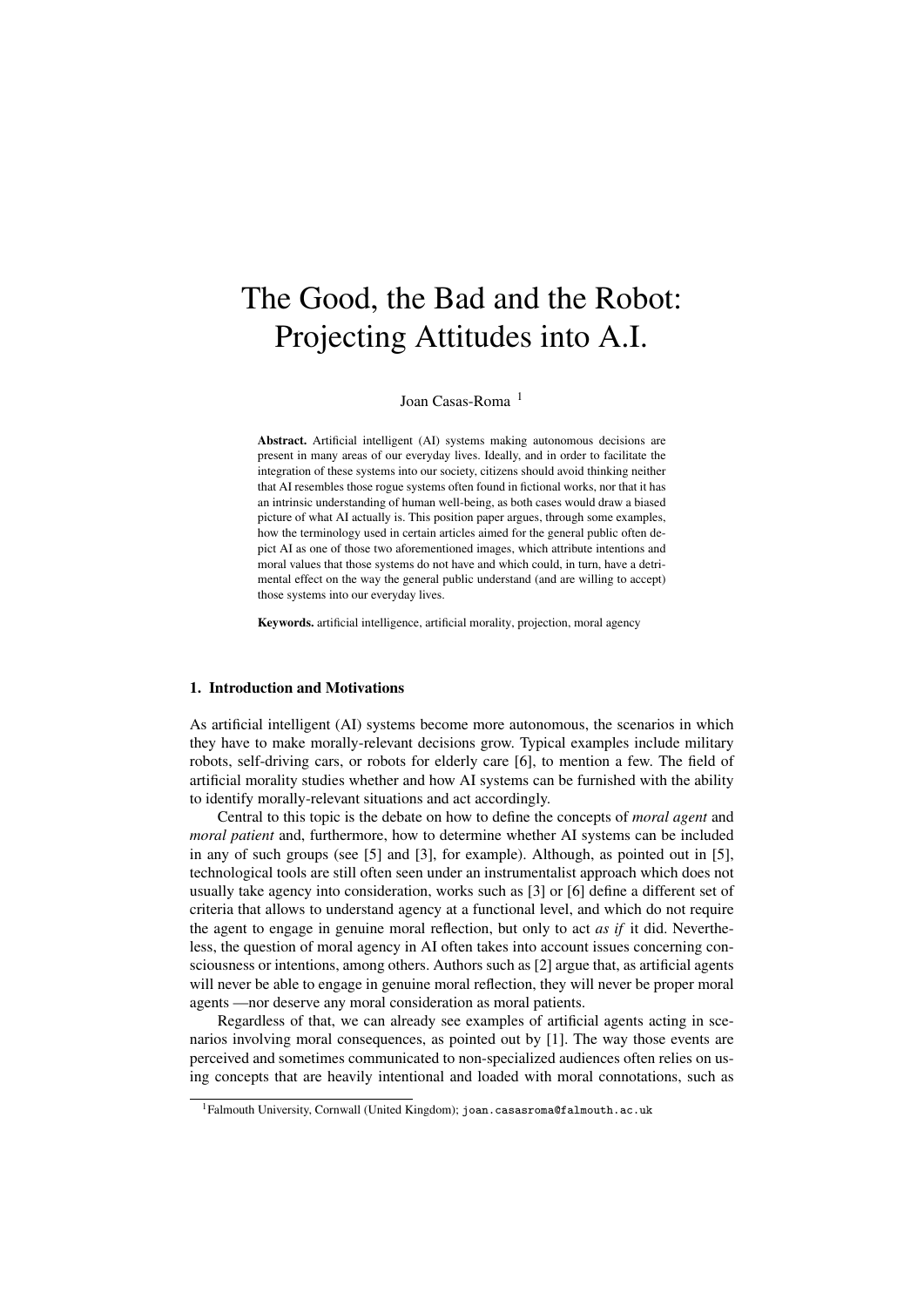"attack", or "save". However, and considering that most experts agree on the fact that AI systems cannot engage in genuine moral reflection, why are those terms used to talk about such systems, then?

This position paper points towards how the use of a certain kind of terms in mainstream media usually attribute intentions and moral values to AI systems that, more often than not, they do not have. Section 2 briefly shows examples of intentional attitudes attributed; Section 3 discusses how those "morally-loaded" terms would be applied to other entities such as inanimate objects, non-human animals or human beings; finally, Section 4 points towards further directions of inquiry on this research line.

### 2. Intention, Fiction and Reality

The way AI systems have been depicted through the lens of fictional stories plays an important part in this. As pointed out in [7], robots and AI systems in popular imagination are generally seen with certain fear and anxiety. From anthropomorphic, resilient robots that will not hesitate to harm a human being, such as *The Terminator*, to cold, goal-driven AI systems looking to fulfill their mission objectives at all costs, such as HAL 9000 in *2001: Space's Odyssey*, fiction has given us lots of stories about rogue AIs going astray and endangering human lives in the process.

Almost echoing those fictional stories, it is not uncommon to see newspapers' articles about malfunctioning AI systems that appeal to similar concepts as the ones we can find in those fictions, such as an article from *The Telegraph* featuring the headline "Robot vacuum cleaner 'attacks' South Korea housewife's hair"<sup>2</sup>, or the *Daily Mail's* article with the headline "Rise of the Terminator-style robots that can decide when and who to kill, warns expert"<sup>3</sup>, for instance. Similarly, one can also find articles in the opposite direction of moral behavior, such as an article from *Mirror* with the headline "Robot 'uses initiative' to save little girl's life"<sup>4</sup>.

Once one reads the articles, though, the first one points out to the fact that the housewife was sleeping on the floor, and so the robot *accidentally* started vacuuming her hair and got stuck in it, whereas the latter explains that the robot's action that resulted in saving the girl's life was pure coincidence, as the robot was simply mimicking the girl's movements, but with no awareness of neither the girl being in danger, nor of its actions preventing her from being hurt. Nevertheless, both the terms "attacks" and "saves" convey a sense of awareness and intention that, in neither case, the robots had. This kind of concepts ascribes intentional behaviors and moral values that, more often than not, only exist as a projection of our own human nature into systems that do not have them<sup>5</sup>, and which may not, in many cases, be even able to recognize morally-relevant situations

—let alone act in accordance.

<sup>2</sup>https://www.telegraph.co.uk/news/worldnews/asia/southkorea/11399713/Robot-vacuum-cleaner-attacks-South-Korea-housewifes-hair.html

<sup>3</sup>https://www.dailymail.co.uk/sciencetech/article-1204072/Warning-Rise-Terminator-style-robots-decidekill.html

<sup>4</sup>https://www.mirror.co.uk/news/world-news/robot-uses-initiative-save-little-10746990

<sup>&</sup>lt;sup>5</sup>In [4], the authors already argue how this anthropomorphization of technology could lead to an abrogation of human responsibility.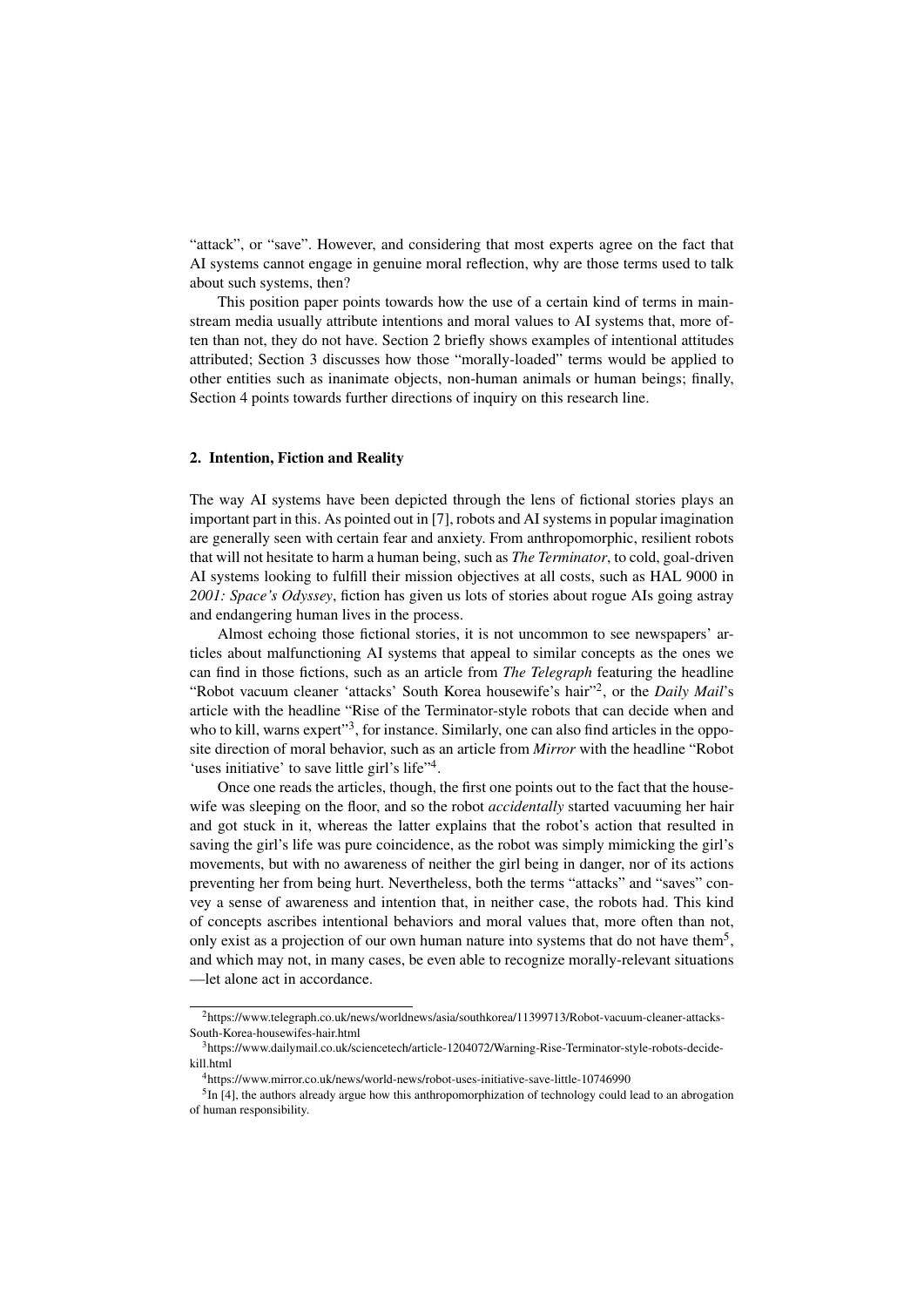## 3. Moral Attitudes and Intentions: Tools, Animals and Beyond

What happens when we use this kind of language to talk about AI-driven systems? Take the vacuuming robot case, in which the headline of the article features the word "attacks". Although it is only fair to note that the word is written under quotes, one's thoughts are easily directed towards all those fictional stories of a robot uprising against humanity. Because, even if the word is (rightly) quoted in the headlines in order to give it a metaphorical sense, it still embeds a notion of intentionality that, even if only in a fictional sense, implies a will (or at least an awareness) of the robot to harm that person.

Suppose that we are writing a headline for an article saying that an unfortunate pedestrian was walking under a construction site, when a hammer accidentally fell off and hit that person. Would we say that the hammer "attacked" that pedestrian, even if we quoted the relevant word? Suppose now that the hammer did not fall on its own, but that a distracted construction worker accidentally pushed it with their foot and the hammer fell off the scaffolding. Would we write that the worker "attacked" the unfortunate pedestrian? Probably not, because we instantly recognize a lack of (at least) intention and awareness in both cases; nonetheless, these lacks seem to be often overlooked when the article is about AI systems like a vacuuming robot, even though, as pointed out by [5], machines are often understood as being instruments —like a very complex hammer.

Conversely, if our unfortunate pedestrian was not hit by a brick, but rather bitten by a dog, we would probably write a headline saying that a dog "attacked" that person (most likely without any kind of quotation). If our unfortunate pedestrian was, instead, harmed by another person, the headlines could change depending on the relevant situation. Say that the pedestrian was attacked by a burglar: for sure, the newspaper headline would feature the unquoted "attack". Say now that the poor pedestrian gets kicked by a football player who unwillingly hit the pedestrian while aiming for the ball: the headlines would not probably feature the word "attacked" (either quoted or unquoted), and the nuance with respect to the previous case lies in the "unwillingly" bit. In order to feel that the word "attack" is being used in a legit way, we require the entity that is causing harm to fulfill some conditions of agency, such as a certain form of autonomy, choice, or intention —or at least some sort of awareness of that action harming the patient.

Although the previous paragraphs focus mainly on "negative" attributions, the same dynamics can be seen when attributing "good actions" to AI as a result of some sort of altruistic behaviors and features that robots may not have —namely, intrinsically caring about human lives, anticipating dangers and acting on their own initiative to prevent them. Even if some AI systems may be aimed towards that, such as robots in the field of healthcare that are explicitly aware of the well-being of their human patients, it could lead to the wrong impression that AI systems in general can (and should) do that, and thus may result in people tending to rely on those systems for things they are not meant to do, and which may not even be able to acknowledge.

This takes us right back to the question of AI and agency; because, if, by using those terms, we *can* attribute intentions to AI systems, then where does this leave AI in terms of its agency, and in relation to other entities, such as inanimate objects like tools, or non-human animals? By having briefly considered how those terms would apply to other kinds of entities, it can be seen how the terminology often used in communications aimed towards the general public draws a picture of AI that distances it from the way it is characterized by specialists in the field, and with respect to other kinds of entities like